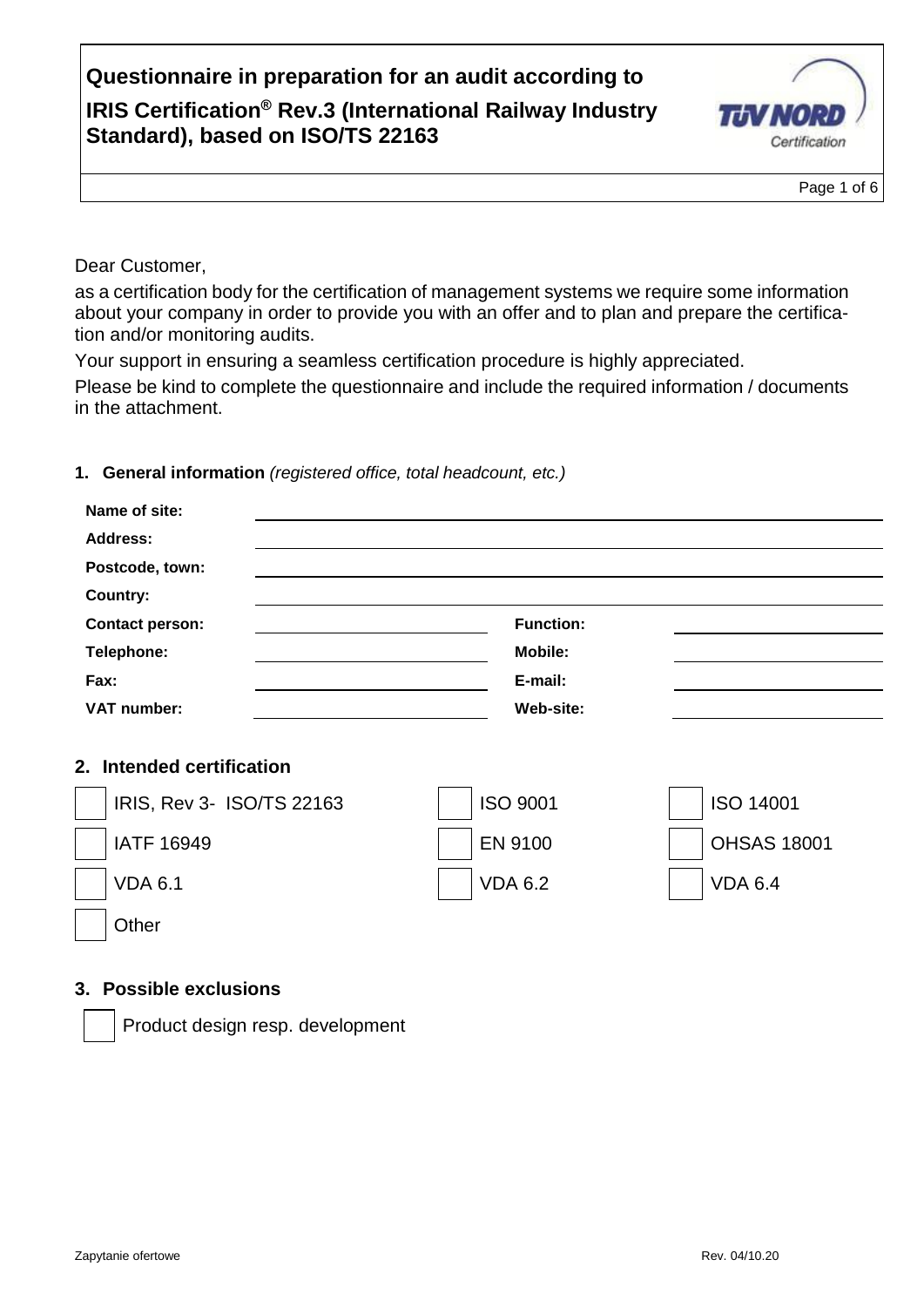# **Questionnaire in preparation for an audit according to**

### **IRIS Certification® Rev.3 (International Railway Industry Standard), based on ISO/TS 22163**



Page 2 of 6

#### **4. Do you have any remote support locations (Example: distribution and development offices, external shipping warehouses etc.)?**

Please enter all support areas at remote locations (incl. headcount and/or percentage allocation to the sites).

| Ident-<br>Number<br>of Re-<br>mote lo-<br>cation | Company / Location name and ad-<br>dress | No. of<br>relevant em-<br>ployees | Function (e.g. customer support, calibra-<br>tion, laboratory, contract review, develop-<br>ment, storage/shipping) |
|--------------------------------------------------|------------------------------------------|-----------------------------------|---------------------------------------------------------------------------------------------------------------------|
|                                                  |                                          |                                   |                                                                                                                     |
| 2                                                |                                          |                                   |                                                                                                                     |
| 3                                                |                                          |                                   |                                                                                                                     |

#### **5. Do you have any site extension (Only manufacturing and maintenance activities)?**

| Ident-<br>Number<br>of Site<br>exten-<br>sion | <b>Address</b> | No. of<br>relevant em-<br>ployees | <b>Function</b> (manufacturing process and/or<br>maintenance) |
|-----------------------------------------------|----------------|-----------------------------------|---------------------------------------------------------------|
|                                               |                |                                   |                                                               |
| 2                                             |                |                                   |                                                               |
| 3                                             |                |                                   |                                                               |

#### **6. Site headcount information** *(the total headcount including remote location and site extension):*

- Number of employees in the rail vehicle area (incl. temporary workers) Thereof temporary workers:
	- Research and development
	- Production / services

#### **7. Certification scope:**

Please indicate the **products and services** in the languages desired for the certifications, but at least in **English**; e.g. "Manufacturing of...".

#### **8. Products/ product groups/ services**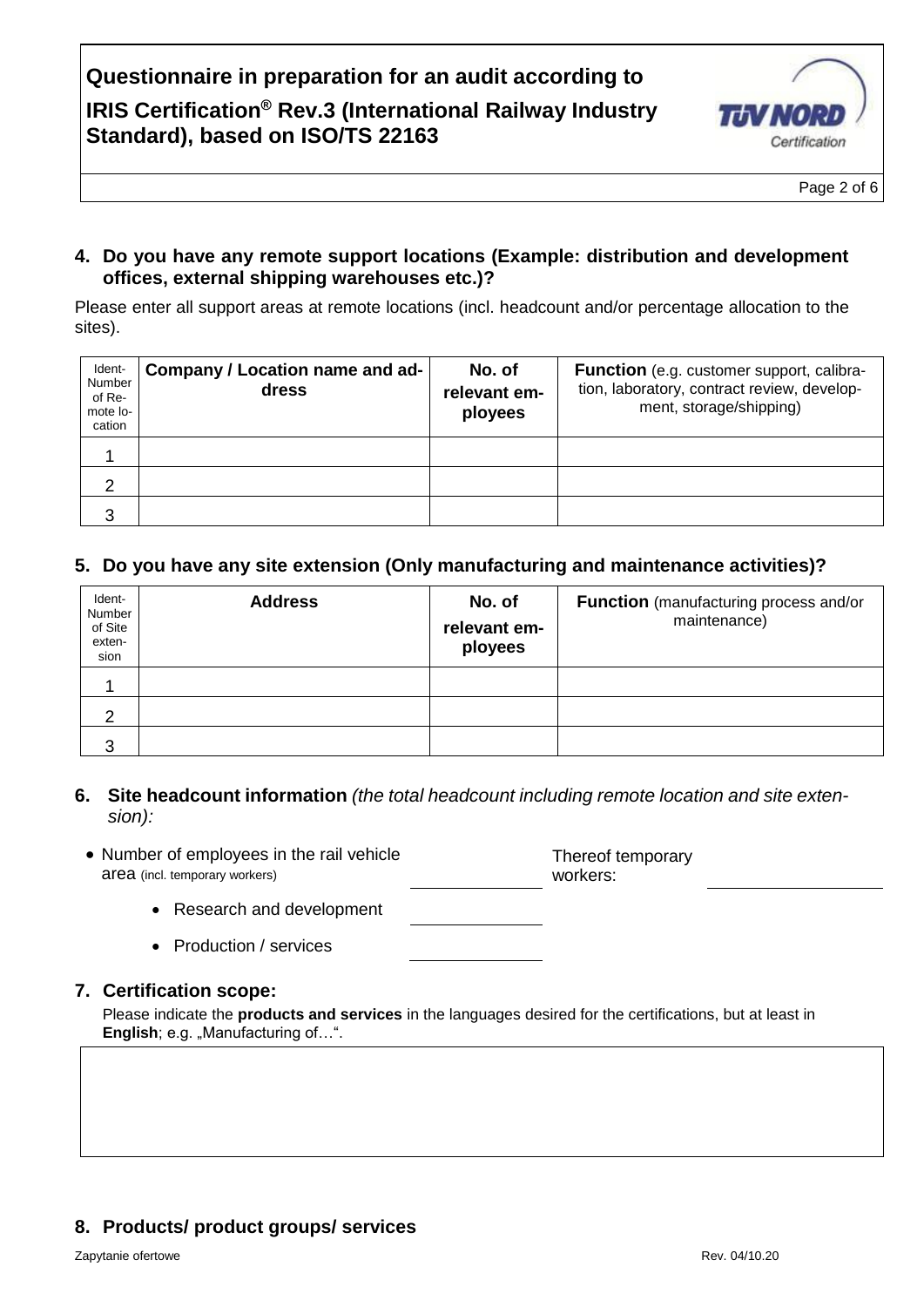# **Questionnaire in preparation for an audit according to IRIS Certification® Rev.3 (International Railway Industry Standard), based on ISO/TS 22163**



Page 3 of 6

(Please indicate the IRIS scope, see attachment 1.)

#### **9. Shift information**

Production / manufacturing is done acc. to the following shift pattern and times

| <b>Shift</b> | <b>Shift times</b> |
|--------------|--------------------|
| 1st shift    |                    |
| 2nd shift    |                    |
| 3rd shift    |                    |
|              |                    |

#### **10.Management system certifications already received:**

| <b>Certificate No.</b> | Standard / reg-<br>ulation | <b>Certifying body</b> | Date of<br>certification audit or<br>last recertification au-<br>dit<br>(dd.mm.yyyy) | <b>Valid until</b><br>(dd.mm.yyyy) |
|------------------------|----------------------------|------------------------|--------------------------------------------------------------------------------------|------------------------------------|
|                        |                            |                        |                                                                                      |                                    |
|                        |                            |                        |                                                                                      |                                    |
|                        |                            |                        |                                                                                      |                                    |

#### **11.Requested information / documents :**

The documents listed in the "Attachment 2- IRIS Confirmation Statement Rev00" must be sent to TÜV NORD CERT for preparation and planning of each audit (in order to comply with IRIS Certification<sup>®</sup> Conformity Assessment, Clause 10)

**Important:** These required information shall be provided by the client to the lead auditor, latest sixty (60) days in advance of the audit. In the case the organization does not send the required documentation sixty (60) calendar days in advance to the lead auditor, 0,5 audit days shall be used for the data review on-site

#### **12.Changes impacting the management system:**

In case of changes since the last audit the form Attachment 3 -"Appendix 09 to Rules 6.2 Rev01.xlsx" shall be filled and sent to the lead auditor sixty (60) days before the audit.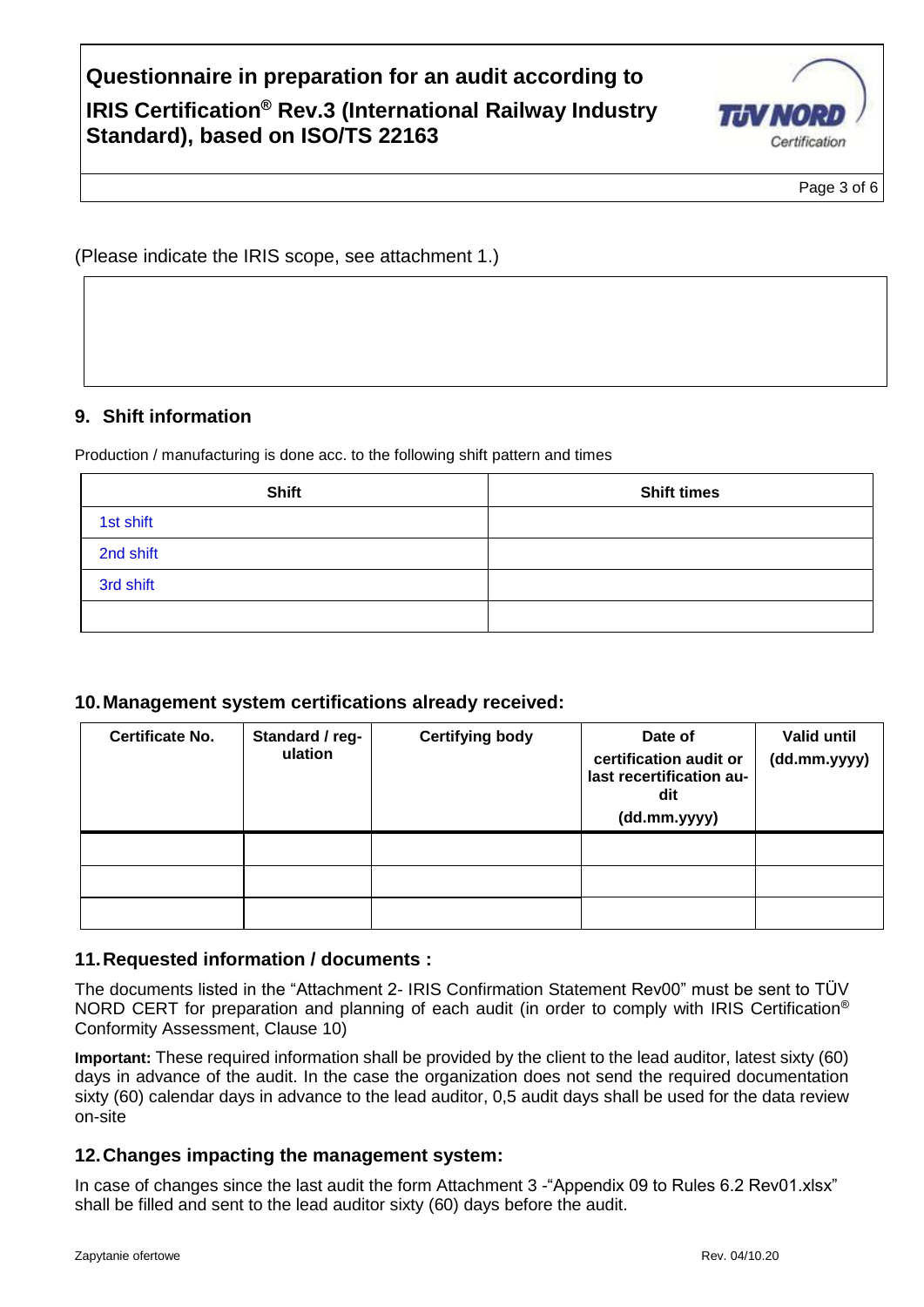# **Questionnaire in preparation for an audit according to IRIS Certification® Rev.3 (International Railway Industry Standard), based on ISO/TS 22163**



We hereby confirm the completeness and correctness of the information provided above and in any attachments:

Place/date **Name, function** Signature\*)

\*) In case of a submission via email, the sender address is equally acceptable.

**Important note:** The IRIS Certification® process based on a single-site certification approach, a multi-site certification approach does not apply, as referred by other certification processes e.g. ISO 9001, IATF 16949.

If there are more than one site to be certified in your organization, please fill and submit this form for each site.

#### **Attachments;**

- Attachment 1- IRIS Certification<sup>®</sup> scopes of certification
- Attachment 2- IRIS Confirmation Statement.xlsx
- Attachment 3- Appendix 09 to Rules 6.2.xlsx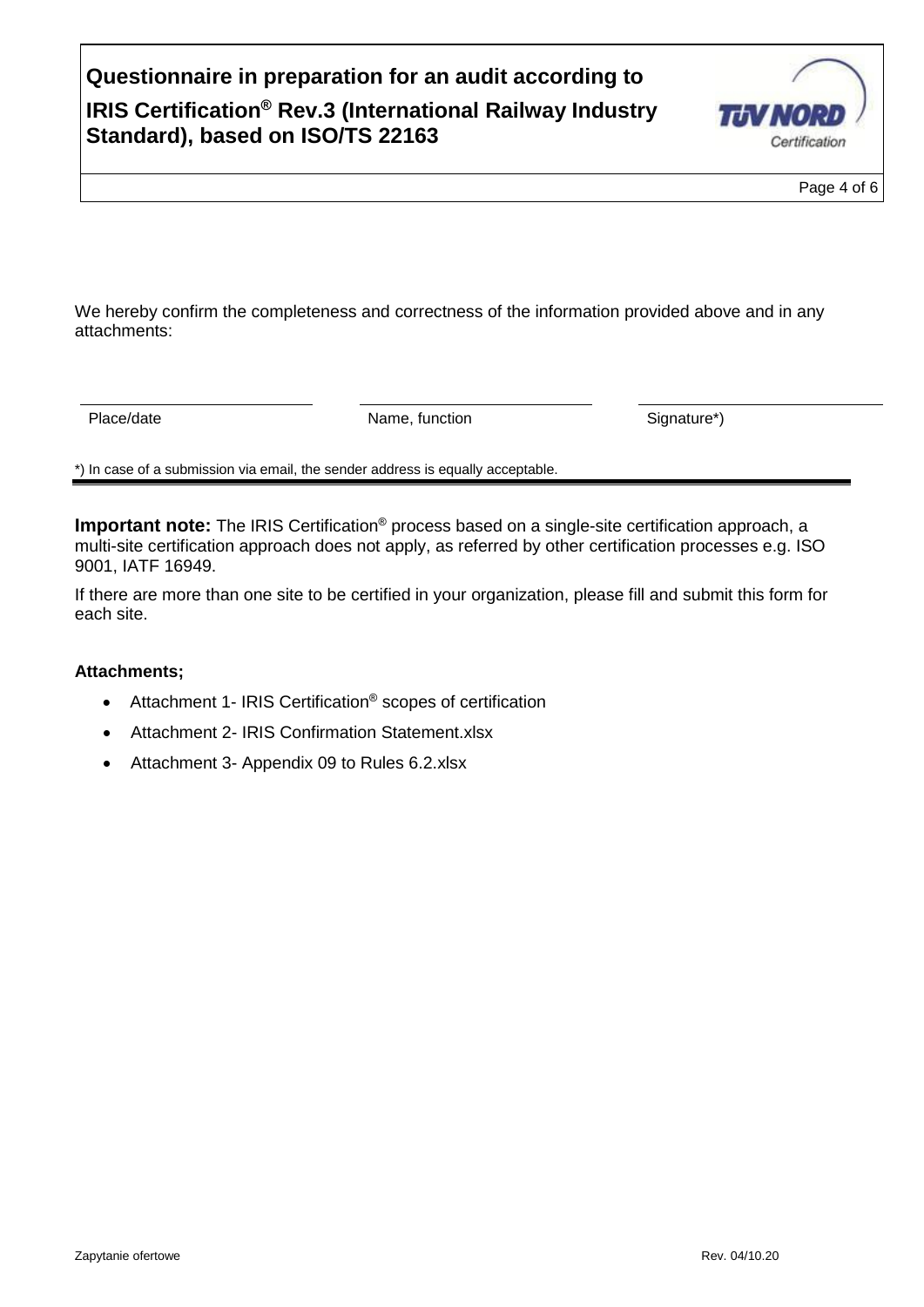# **Questionnaire in preparation for an audit according to**

# **IRIS Certification® Rev.3 (International Railway Industry Standard), based on ISO/TS 22163**



Page 5 of 6

#### **Attachment 1: IRIS Certification® scopes of certification**

The IRIS Certification™ scopes of certification are aligned with the standard EN 15380-2 Railway applications - Designation system for railway vehicles - Part 2: Product groups.

The table below establishes the link of the level one (1) main product groups (MPG) of the IRIS Certification™ scopes of certification to the associated main product groups (MPG) of the EN 15380-2, when applicable.

| <b>No</b> | <b>IRIS Certification<sup>®</sup> description</b>                                                                                                                                                                                                                            | EN 15380-2<br><b>MPG designation</b> |
|-----------|------------------------------------------------------------------------------------------------------------------------------------------------------------------------------------------------------------------------------------------------------------------------------|--------------------------------------|
| 01        | <b>Vehicle body</b>                                                                                                                                                                                                                                                          | B                                    |
|           | (e.g.: Frame, Intermediate celling, Crash structure, Energy absorber, Inter trailer crash ele-<br>ments)                                                                                                                                                                     |                                      |
| 02        | <b>Vehicle fitting out</b>                                                                                                                                                                                                                                                   | $\mathbf c$                          |
|           | (e.g.: Stretcher, Drivers desk module, Windscreen glass, Windscreen frame, Floor plate,<br>Floor heating)                                                                                                                                                                    |                                      |
| 03        | <b>Guidance</b>                                                                                                                                                                                                                                                              | Е                                    |
|           | (e.g.: Transversal beam, Supports, Wheel, Longitudinal force device, Traction rod watt's<br>linkage, Longitudinal force device, Lifting devices, Friction pads, Derail detection device,<br>Wheel flat detection device, Vertical damper for primary suspension, Axle guide) |                                      |
| 04        | Power system, drive unit                                                                                                                                                                                                                                                     | F                                    |
|           | (e.g.: Voltage transducer, Current transducer, Turbo charger, Electrical filter, Line power<br>converter, Exhaust gas after treatment, Super capacities)                                                                                                                     |                                      |
| 05        | <b>Auxiliary systems</b>                                                                                                                                                                                                                                                     | Н                                    |
|           | (e.g.: De-icing device, Load measurement device, Signal receptor, Auxiliary intermediate<br>circuit, Emergency converter, Gearbox cooling, Heat exchanger, Main air system, Monitor-<br>ing and control unit, Auxiliary air system)                                          | M<br>Q                               |
| 06        | <b>Braking system</b>                                                                                                                                                                                                                                                        | R                                    |
|           | (e.g.: Magnetic break control and monitoring system, Bogie mounted mechanics, Drivers<br>desk actuators, Brake handle)                                                                                                                                                       |                                      |
| 07        | <b>Interiors</b>                                                                                                                                                                                                                                                             | D                                    |
|           | (e.g.: Newspaper net, Footrest, Fire detection system, Fire extinguish system, Emergency<br>call device, Toilet bowl unit, Self-contained catering module, Catering compartments)                                                                                            |                                      |
| 08        | Control apparatus for train operations                                                                                                                                                                                                                                       | G                                    |
|           | (e.g.: Electronic control unit, Pole wheels, European Vital Computer (EVC), Driver Display<br>Units (DDU), Main Processor Unit (MPU), Cameras)                                                                                                                               |                                      |
| 09        | <b>Passenger information Systems (PIS)</b>                                                                                                                                                                                                                                   | P                                    |
|           | (e.g.: Public Address (PA) unit, Passenger call unit, Emergency call equipment/ Interphone,<br>Interactive panel, Railway open gateway (Rogate), Communication servers)                                                                                                      |                                      |
| 10        | Communication, monitoring and safety equipment                                                                                                                                                                                                                               | J                                    |
| 11        | <b>Carrier systems, enclosures</b>                                                                                                                                                                                                                                           | T                                    |
|           | (e.g.: Switch and relay boxes)                                                                                                                                                                                                                                               |                                      |
| 12        | <b>Electrical wiring</b>                                                                                                                                                                                                                                                     | U                                    |
|           | (e.g.: Medium Voltage Cable Harness, Low Voltage Cable Harness, System Cable Har-<br>ness)                                                                                                                                                                                   |                                      |